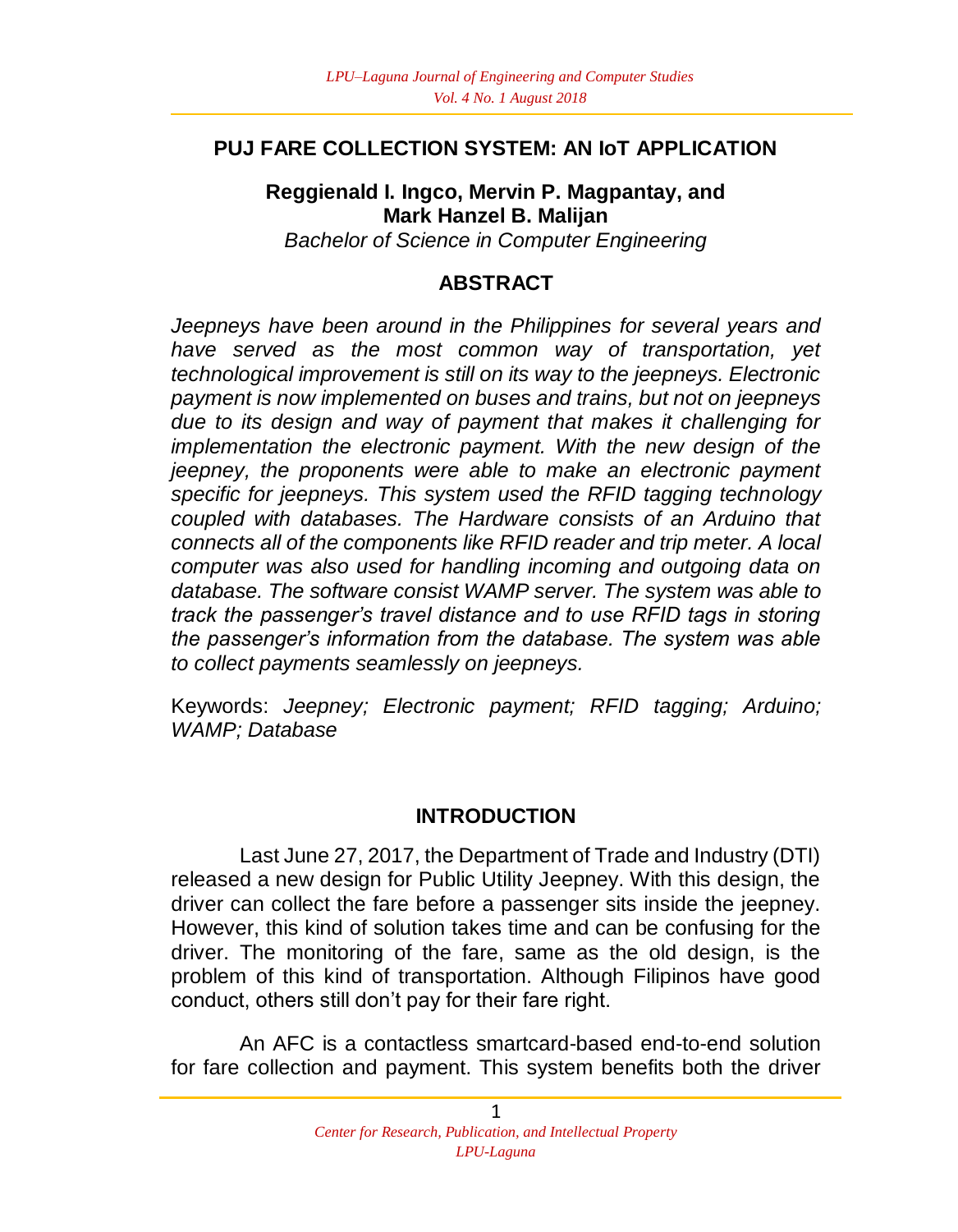and the passengers that reduce confusion and time-consumption (Ong, 2016).

With this technology, Filipinos can pay for their fare in Public Utility Jeepney (PUJ) using a smartcard. By integrating the Radio-Frequency Identification (RFID) Technology, an Odometer, and the newly designed PUJ, the typical problems in a PUJ can be solved. The proponents undertook the study to address the following problems: (1) how will the PUJ driver can know that every passenger pay for their fare?; (2) how will the PUJ driver be able to collect the fare's exact amount of their passenger automatically?; (3) how will be the calculation of the distance traveled for the exact amount of fare?; (4) how a passenger can ensure that he or she is paying the right fare?; (5) how can a passenger check the amount in his or her card?; and (6) how will the system be the same as the manual method of fare collection in a PUJ?

## **Objectives of the Study**

In order to create and develop PUJ Fare Collection System that utilizes RFID technology, the study aimed to:

1. To have a RFID for the passengers and a RFID reader for the driver to collect the fares for each passenger;

2. To display the deducted fare and the distance traveled in a LCD Monitor;

3. To build a website to check the amount in their card;

4. To test the functionality of the system; and

5. To use indicators like LEDs and Buzzer that can alert the PUJ driver if the fare is been collected.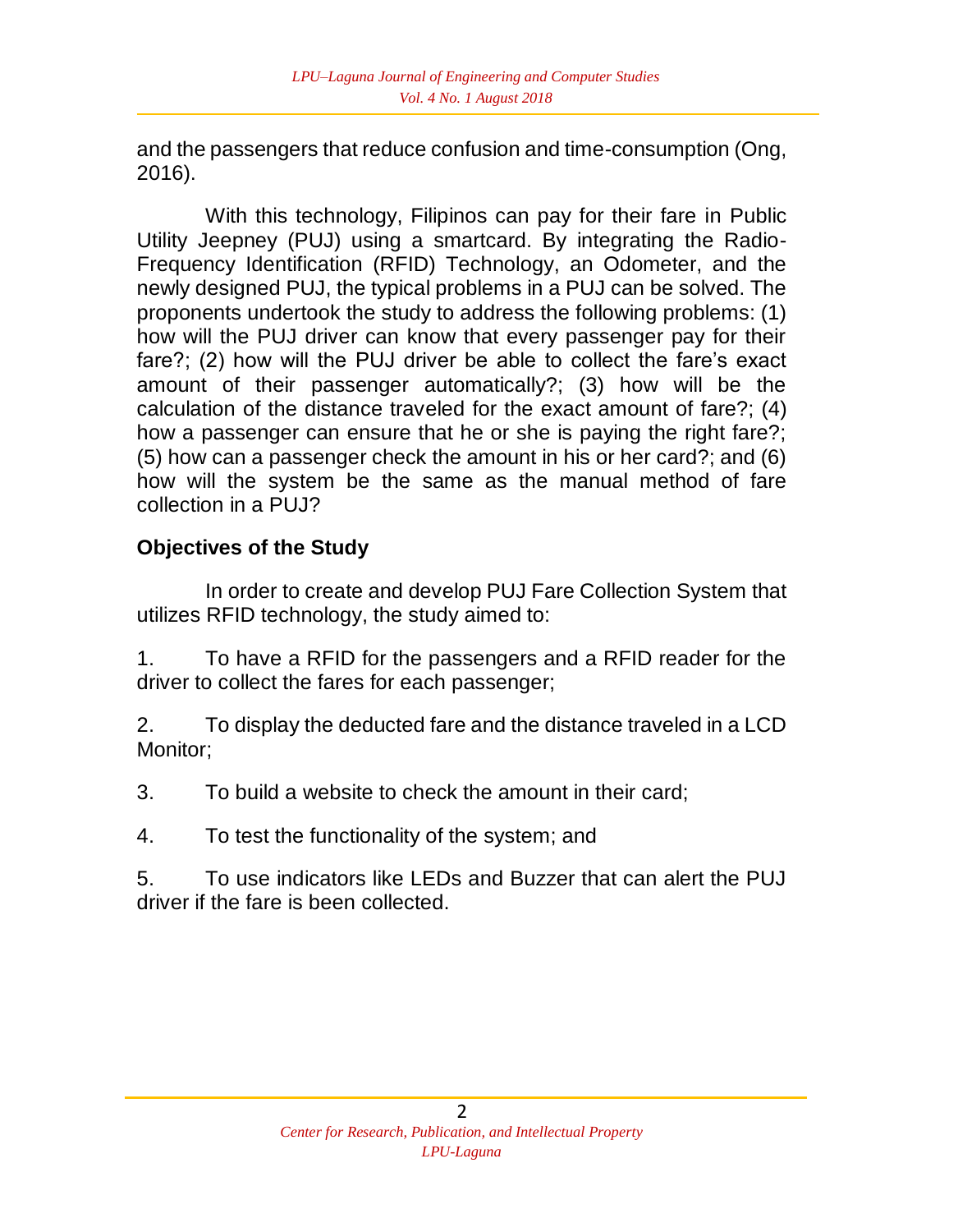#### **Significance of the Study**

The system will be responsible for computing the fare of each passenger based on the start point and end point of their travel. The distance of travel will be calculated by an odometer and convert it for the right fare that benefits the commuters. With this system, fare, especially those that have discounts like students, senior citizens, and PWD, will be given correctly in its last centavos. In addition, this also benefits the driver of the PUJ because it guarantees all the passengers are paying for their fare to its equivalent distance of travel. The RFID card will be the substitute for the bills and coins of the commuters, and also for the PUJ driver. With this, the time-consumption when getting or collecting the payment for the fare will be minimized.

### **REVIEW OF RELATED LITERATURE**

#### Synthesis of Related Litaratures

Using the GPS technology, it can track a Public Utility Jeepney. With this, calculating for the right fare will be solved. By computing the distance traveled, the start point and end point, it can give the right fare for the corresponding distance. By adding the technology of RFID, the proponents can produce an Automated Fare Collection System in a PUJ. Just tapping the card in the reader to determine its start and end point of travel, it will give the system fare for that distance. This technology can also monitor the quantity of passengers that board on the PUJ, and check the passengers who paid for their fare. With additional features, the user can view the log of their travel by using a smartphone. The proponent will develop an application that can record travel history in a PUJ.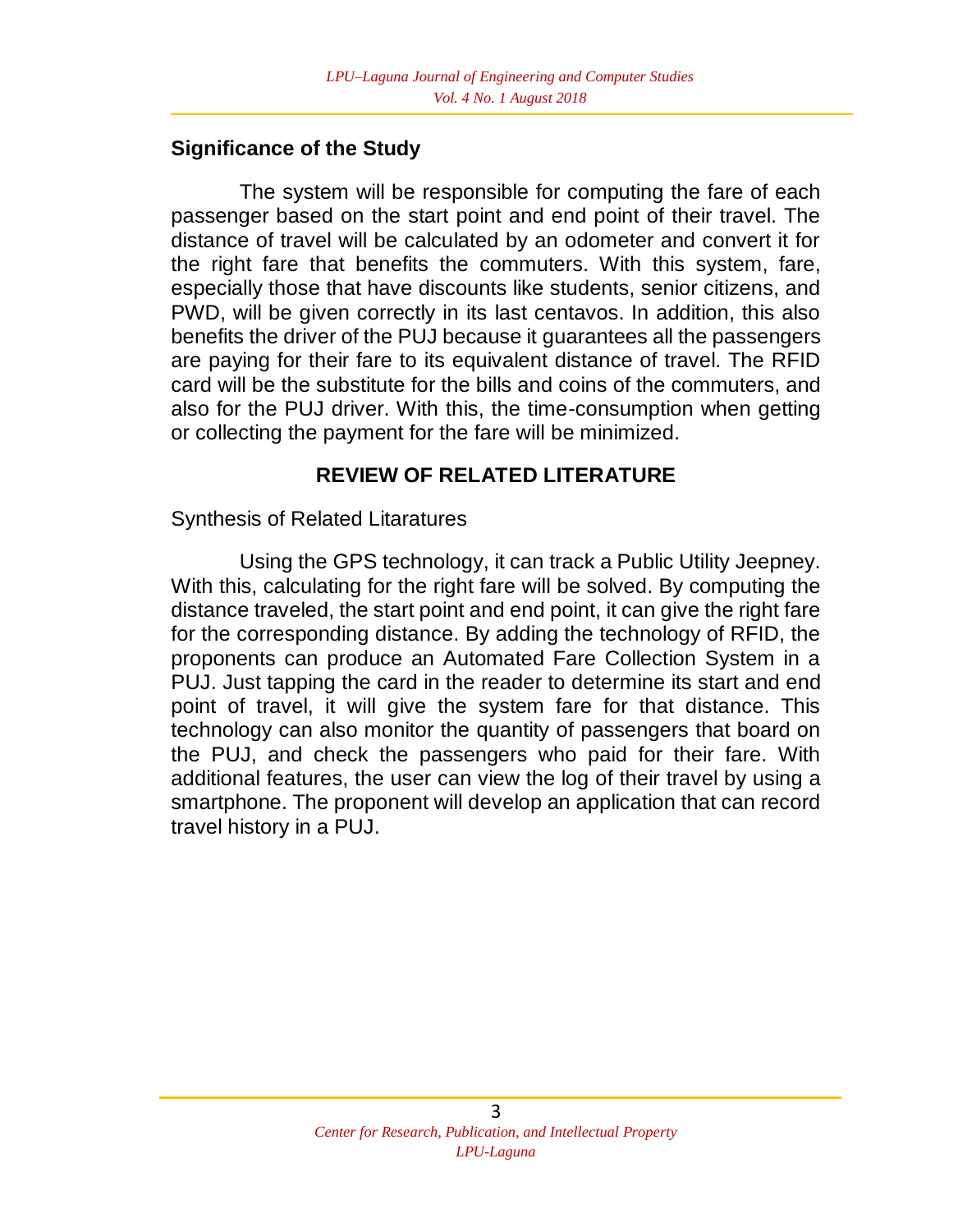## **CONCEPTUAL AND THEORETICAL FRAMEWORK**

Conceptual Framework

The study aimed to design and develop a Fare Collection System that uses RFID and IoT technology for automatic collection of fare. Figure 1 shows the basic diagram of the system.



**Figure 1**. System Block Diagram.

Figure 1 is shows that the Arduino was the main component of the system. The RFID technology was connected to the Arduino where it was used for identification system while the Odometer was used for measuring the distance travelled. Display and indicators were also connected to the Arduino like an LCD Display, LEDs, and Buzzer. It also had a Wi-Fi shield to connect to the SQL server. A smartphone checked the account balance in the website and viewed the logs where the user can see the fares that the passengers pay.



**Figure 2**. IPO Chart of the System.

 RFID tag was scanned via the reader and its identification was sent to Arduino. Required data were received from SQL through the WiFi shield and the distance was received by the help of the Odometer. The processes consist of RFID logging, accessing the SQL server, measuring distance travelled, and computing the fare. After that, the total fare was deducted to the passenger's account.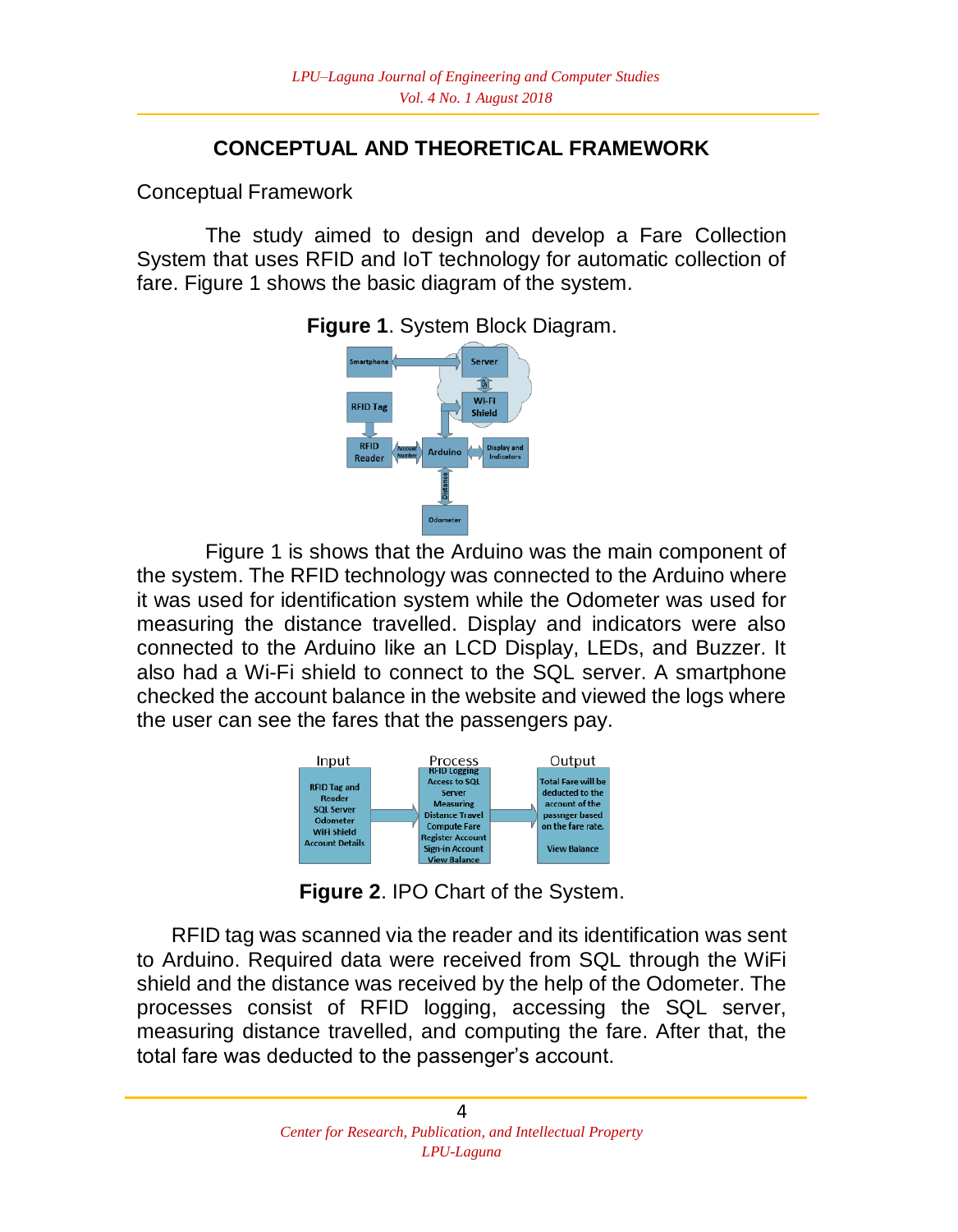In the website, the inputs were account details for logging process. Then, the processes were register account, and sign-in. The output was to display account balance and the log of traveled of the particular passenger.



**Figure 3**. Flow Chart for Website



**Figure 4**. Flowchart of the Fare Collection System.

Figure 3 shows the functions of the website. First as you open the website, it will have a Sign-in Page. If the user is not registered yet, there is an option of registration to have an account. After signing-in, the webpage will show the payment log of the passenger and their balance. With this security option of having an account, the passenger must sign-out after checking the travel log or their balance. The second flowchart shows the Fare Collection System. As the system starts, it will wait for RFID to be read. Then it will connect to server to identify the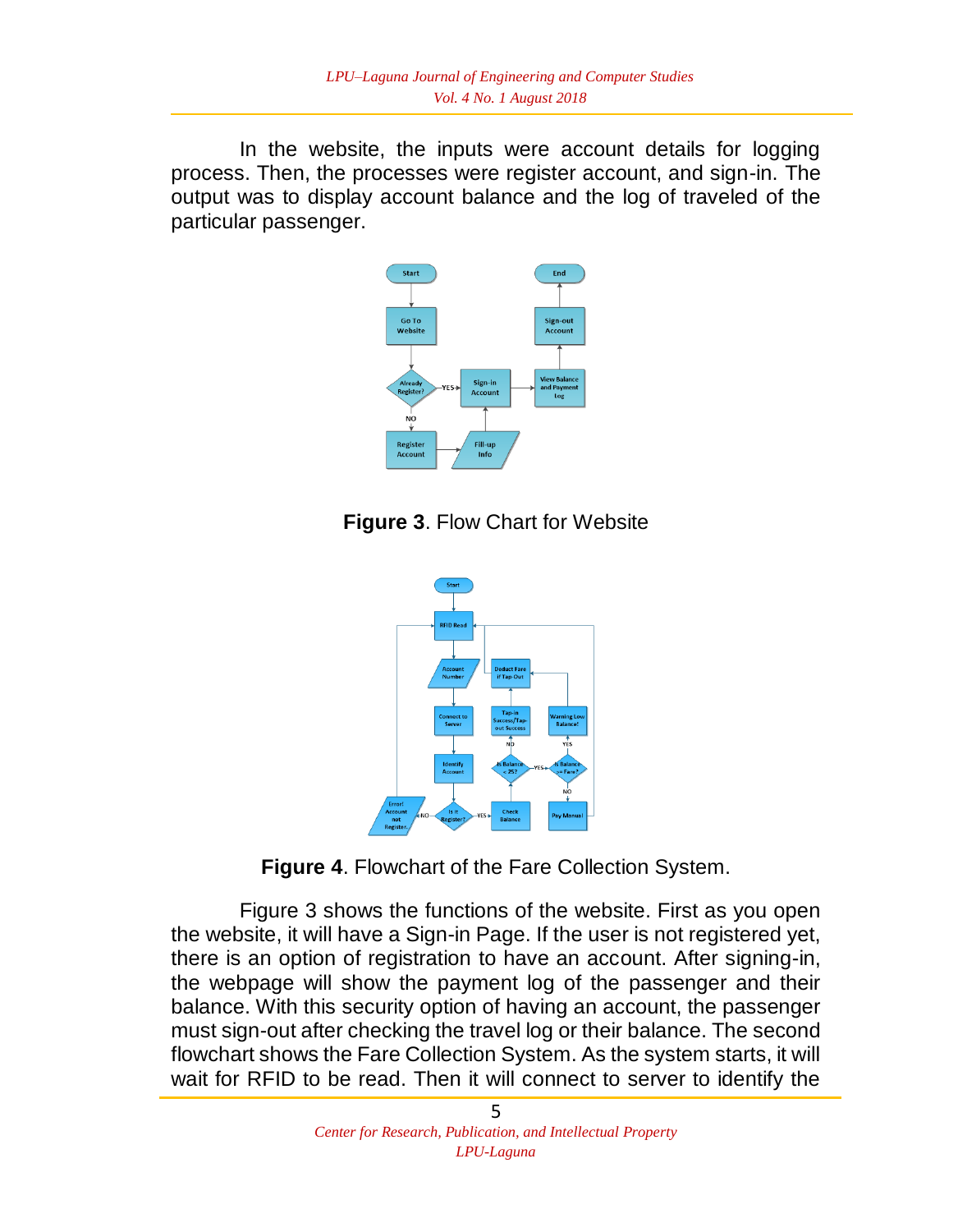account then determined if the account is already registered. If the RFID Tag is not yet registered, the user must register it first in the website for the system; otherwise, the user cannot use the RFID Tag. On the other hand, if it is already registered, the system will notify the user that tap-in or tap-out is success. After that, the balance will be checked if it is below 25. It will again check the balance if it is greater than the fare that will be deducted. If the balance is less than the fare, the passenger must pay its fare manually.

Theoretical Framework

• RFID Tagging

RFID stands for Radio-frequency identification. RFID tagging is an ID system that uses radiofrequency for identifying and tracking. This includes the RFID tag, the reader, and the host system for the processing of the data (Rouse, 2010).

• Arduino Mega 2560

An Arduino UNO is a microcontroller board that can have several inputs and several outputs at the same time. It is powered with a USB cable or an AC to DC adapter or even a battery. Arduino UNO has variety of applications which can be used in several places (Arduino Mega 2560, 2017).

• Arduino WIFI 101 Shield

It is an IoT shield with crypo-authentication which allows easy connection for Arduino, good for IoT projects (Arduino WiFi Shield 101, 2017).

• LCD Module

LCD (Liquid Crystal Display) screen is a device that displays the output needed by the user. The commonly used LCD is 16x2 display which can have an output of 16 letters per row. (LCD Display, 2017).

• Odometer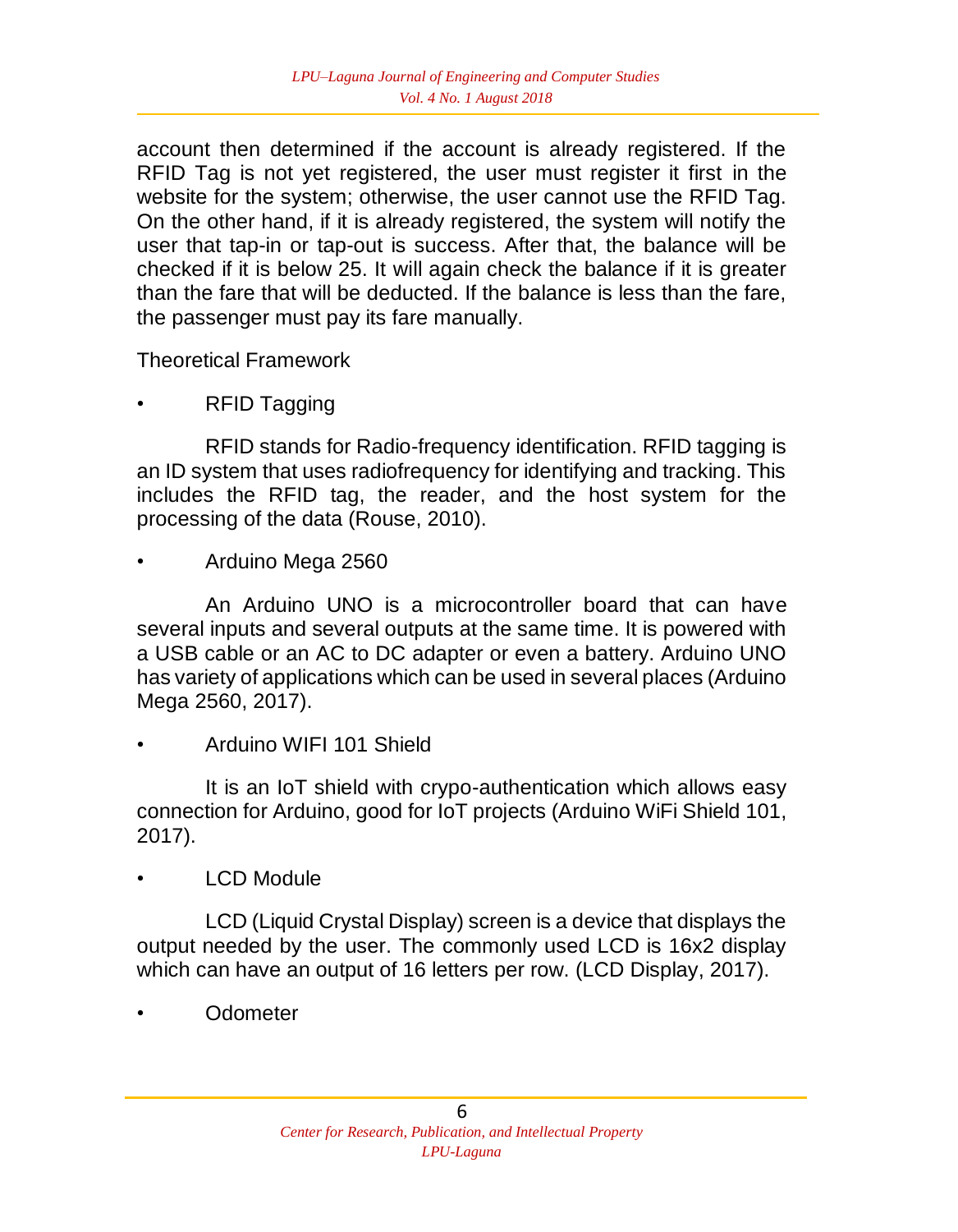It is a device that measure the distance travelled by a vehicle. A magnet is attached to a wheel and a pickup attached to a frame. In every revolution, the magnet passes to the pickup and gives signals. This signal is used to calculate the distance travelled (Nice, 2017).

• SQL

It stands for Structure Query Language, used for communicating with a database and is the standard language for relational database management systems (What is SQL?, 2017).

Proposed Design



**Figure 5**. System Architecture.



**Figure 6**. System Breakdown.

Figure 5 illustrates the entire design of system, or the general form/hardware and software of the research. Figure 6 shows how the hardware was placed in the jeepney. In this design, the door (colored in brown) in this jeepney was in front, right beside the driver. The RFID was right beside the door so the passenger can easily tap their RFID tags. Then, the LCD screen was in the middle so that everyone can see it. The Arduino and WiFi module were right beside the driver and the magnet and sensor were placed on the wheel for the odometer.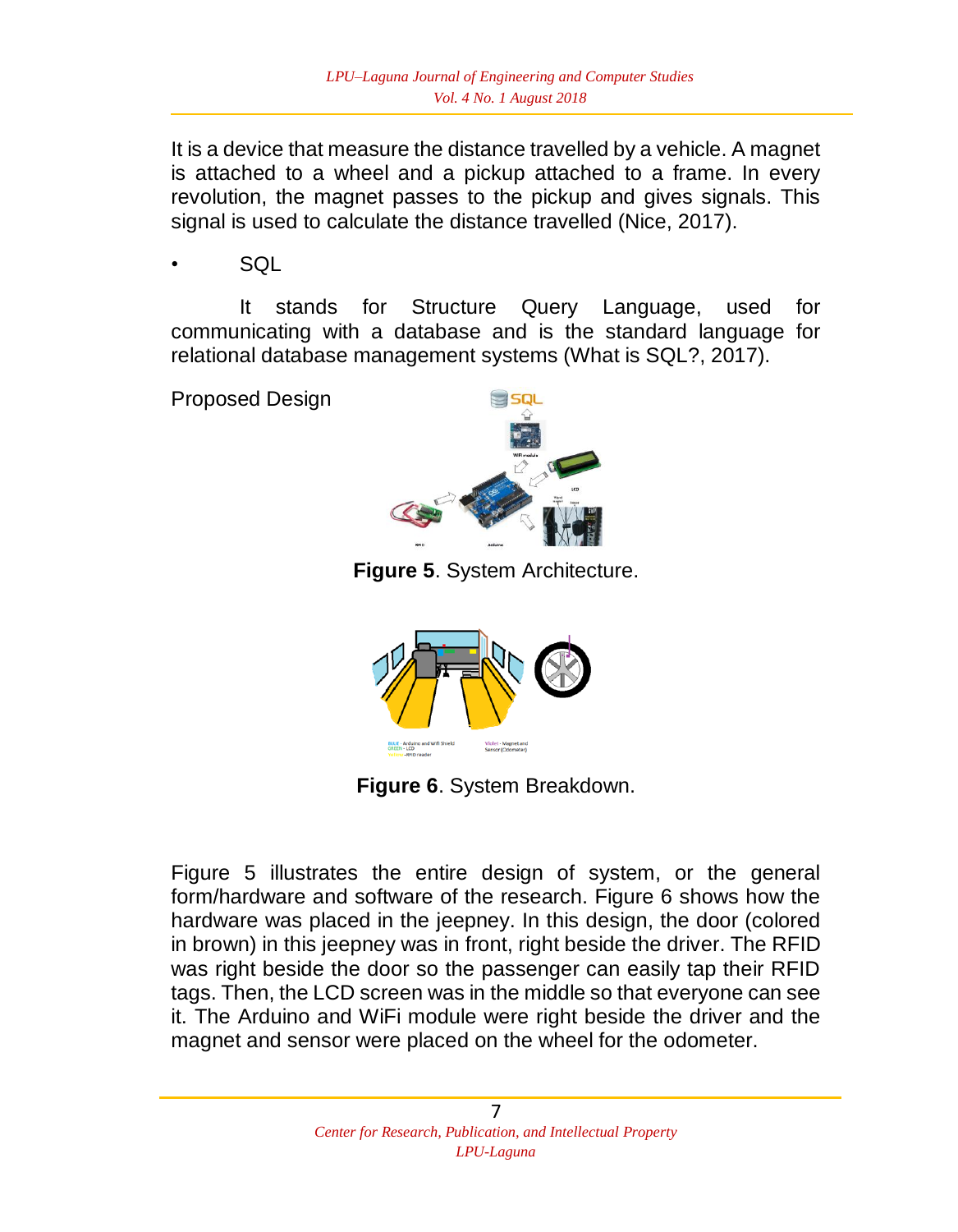## **RESULTS AND ANALYSIS**

Function of the System



**Figure 7**. Start-Up of the System.

After powering up the system, the connection of the system to the router was first established as shown in figure 7. This start-up of the system showed that the backlight of the LCD Display and also the 3 LEDs were turned on to check the hardware if it is working.



**Figure 8**. Finished Starting Up.



**Figure 9**. Standby Status.

8 *Center for Research, Publication, and Intellectual Property LPU-Laguna*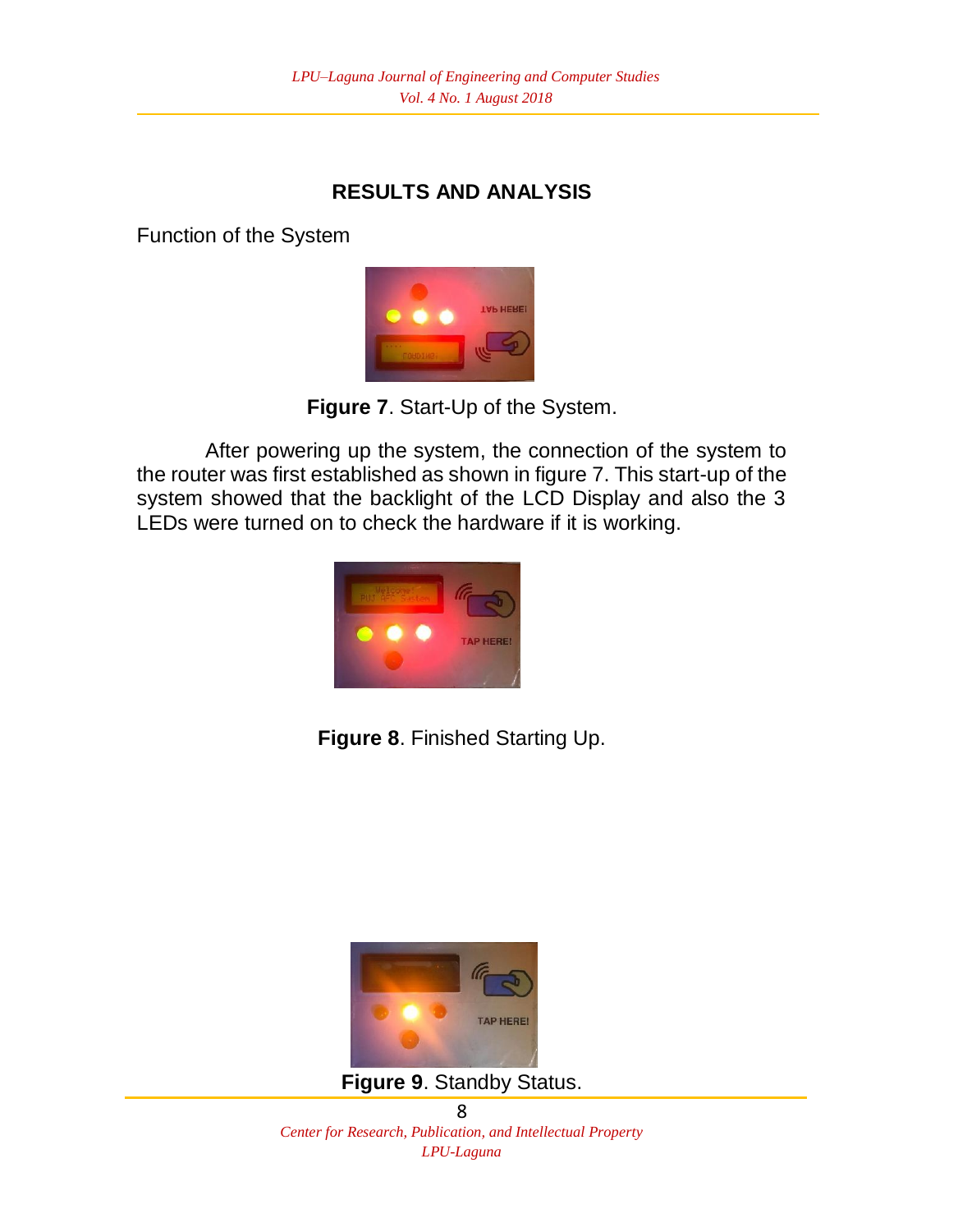After turning it on, the LCD displayed a note as shown in figure 41. After few seconds, the buzzer immediately turned off. Eventually, the system went to Standby operation as shown in figure 42. The LCD Display's backlight was turned off. The 2 LEDs, and the Yellow LED were the only ones that were turned on to indicate that the system was in its standby status.

| Sign Up<br>Please fit this form to create an account. |  |  |
|-------------------------------------------------------|--|--|
| Username:"                                            |  |  |
| Fullname."                                            |  |  |
| Card."                                                |  |  |
| Password."                                            |  |  |
| Confirm Password."                                    |  |  |
| <b>Submit Reset</b>                                   |  |  |
| Already have an account? Login here.                  |  |  |

**Figure 10**. Registration Website

 If a passenger has a card and still not registered, they can register it through the system's website. The website will ask for your full name and the card's unique tag as shown in Figure 10.

| Hi, normal_a. Welcome to our site. |                         |                     |        |  |  |  |
|------------------------------------|-------------------------|---------------------|--------|--|--|--|
| Card                               | Name                    | Balance             | Type   |  |  |  |
| 20e38f5e                           | <b>Pedro Penduko</b>    | 3.00                | normal |  |  |  |
| Payment Log                        |                         |                     |        |  |  |  |
| Payment                            | <b>Distance Covered</b> | Time                |        |  |  |  |
| 0.00                               | 4.00                    | 2017-12-01 09:00:32 |        |  |  |  |
| 12.00                              | 8.00                    | 2017-12-01 03:10:02 |        |  |  |  |
| 10.00                              | G.80                    | 2017-12/01 09:10:23 |        |  |  |  |
| 13.50                              | 2.60                    | 2017-12-01 03:10:06 |        |  |  |  |
| 8.00                               | 0.00                    | 2017-12-01 03:11:07 |        |  |  |  |
| 10.00                              | 6.60                    | 2017-12/01/09 11:20 |        |  |  |  |
| 14.00                              | 10.00                   | 2017-12-01 03:11:52 |        |  |  |  |
| 20.00                              | 16.00                   | 2017-12-01 03:12:29 |        |  |  |  |

**Figure 11**. Drilling of the 555 Timer Circuit Design.

Once the passenger sign-in in the website, it will go to the designated webpage to view the remaining balance, as well as the travel log of the passenger as shown in Figure 53. It displays the payment, the distance covered and also the date when you traveled.

Reliability of the System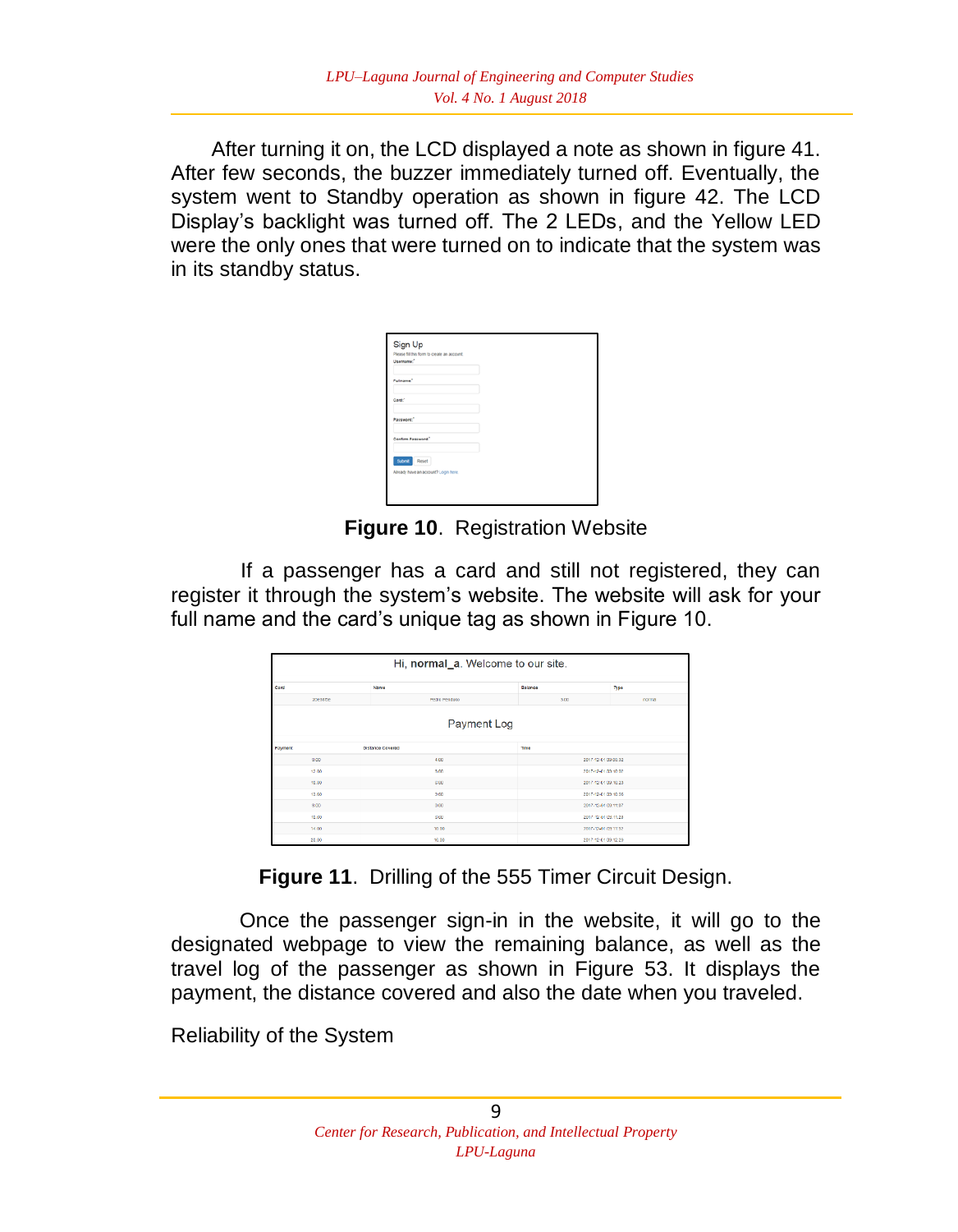

## **Figure 12**. Establishing the Connection of the System to the Server Summary

The establishment of connection of the system to the router is shown in table 3. System JEEPA got 60%, while System JEEPB got 80% because the connection of the router was low. The proponents considered that the WiFi module was the problem for having difficulty in establishing the connection because of low-end quality of the module and it lacked features for a user friendly device. They also concluded that the problem was also in the program itself because the proponents found it challenging to integrate with the Arduino that lacked libraries and did not have enough knowledge to use the AT command set. This problem same goes by establishing the connection of the system to the server that the System JEEPA got 97.50 and the System JEEPB got 99.17.

#### SUMMARY

The study entitled PUJ Fare Collection System: an IoT Application was developed using a database server software called WAMP (Windows - Apache, MySQl, PHP) and PHP programming language for communication between the device deployed on jeepney and the server. The systems used were Arduino, odometer or tripmeter to measure the distance covered, WiFi module to connect to the network, and RFID module to read the RFID tags. Using HTTP request method, the Arduino was able to send and receive data from the server. When the card is tapped, the card's id and distance is stored on a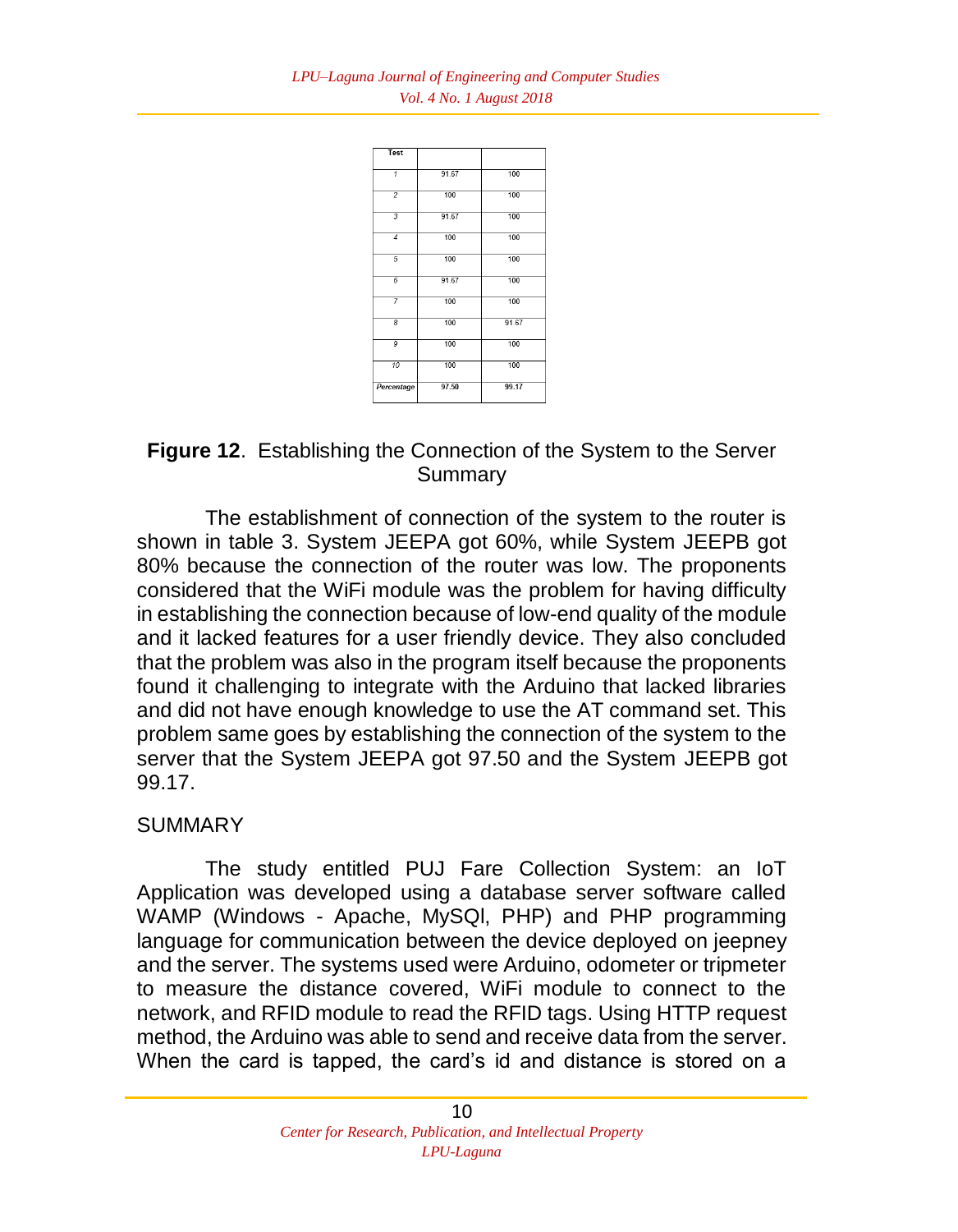certain table on the server, and when tapped again the card is removed and payment is computed based on distance covered and type of payment(normal, student, senior, PWD) and the account in the server will be updated. Registration page was also made to register new cards. Login Page and Account page were made for the user to see their load and payment history. Every function was added stage by stage to the prototype until it met the objectives and desired output of the proponents.

#### **CONCLUSIONS**

After testing the functionality of the system, the proponents concluded that the system was able to act as an automated payment collection system. The proponents were able to utilize the buzzer and LEDs to give audio and light signals to the passengers using the system. Light and audio signals varies to the events happening in the system like tapped in, tapped out, payment, low balance, manual pay, and not registered cards. The proponents were able to provide passengers their own unique card for their accounts and a device on a jeepney that is registered to the owner of the jeepney or driver's account. Using RFID technology, the system could collect fares for each passenger.

Using odometer/tripmeter, the system was able to measure the distance travelled of each passenger; with this the fare rate per kilometer is maximized down to centavos. The system was able display certain information on the LCD like - greetings, card is tap in or tap out, payment made and distance covered.

The proponents built a website to check the amount of the passenger's card. In addition to this, the website also provided the registration process of the card. Every account will be asking their information, especially the card's unique character. When the account is successfully signed-in, the user can see their balance, also there is a payment log where it shows the distance covered, the payment of the fare, and the date of events that occurred.

The proponents tested the functionality of the system. The system was made in a stage-by-stage process. Functionalities were added and tested one by one until all functions were met. After series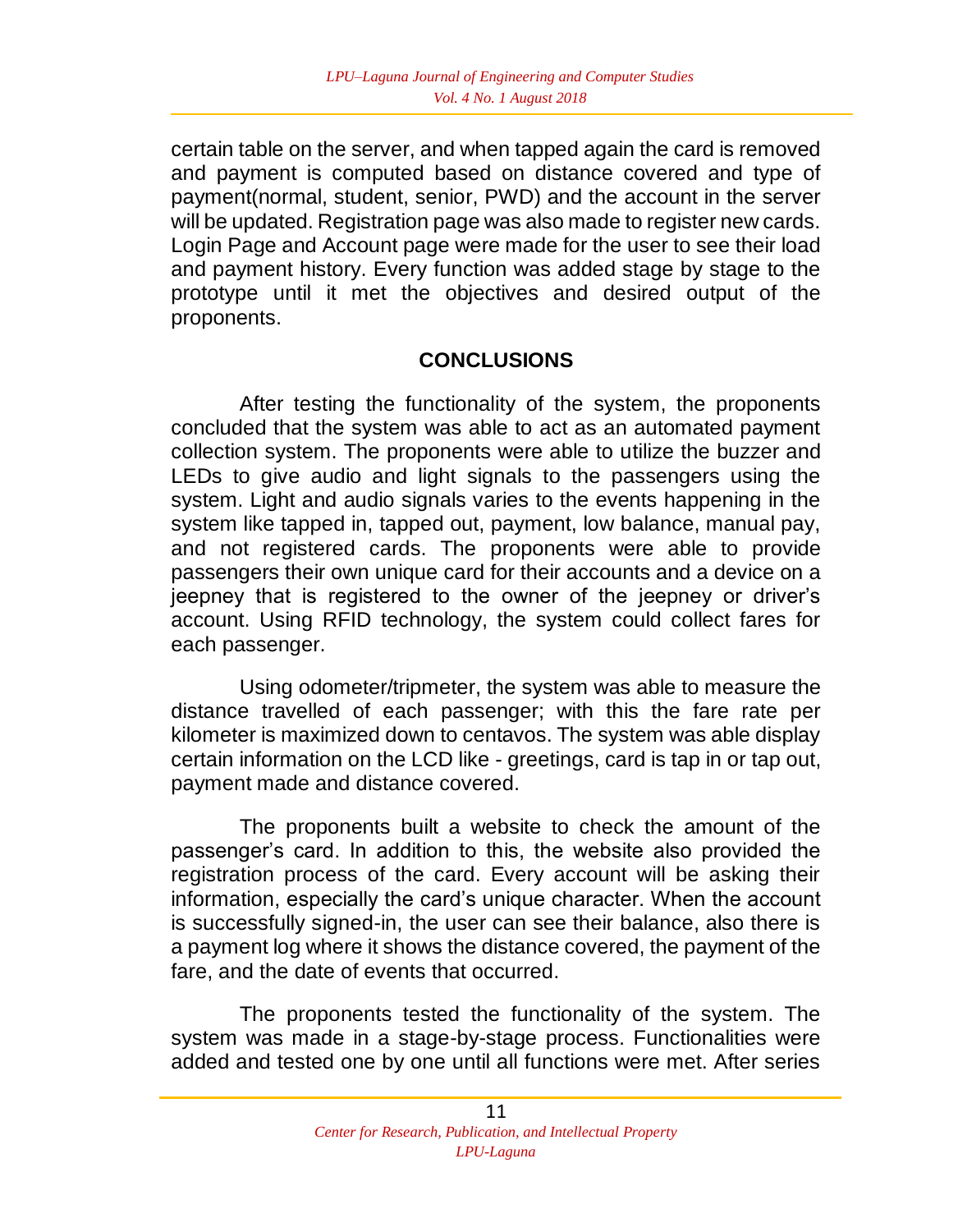of development and testing, the system was able to meet the objectives and target output of the proponents. The system was able to automatically collect the payment of the passengers on jeepneys.

# **FUTURE DIRECTIVES**

The proponents' recommendations are as follow.

The proponents suggest adding a loading station system for loading and withdrawing of money, and an admin system which is a graphical user interface to easily access the accounts and upgrade the type of cards (student, senior, PWD) The future researchers can use Raspberry Pi for the device to test which is more efficient for this project. The proponents suggest using a better Wi-Fi module with documentary and library premade for Arduino IDE. They can also use Arduino with built-in Wi-Fi module.

LCD display can be upgraded to LED display for better output and more information can be displayed. Test for accuracy of odometer/trip meter on actual PUJ. Migration of the local server to a cloud server.

## **REFERENCES**

[1] Tips When Riding a Jeepney. (2008). Retrieved from Philippine Jeepney:

http://www.tourisminthephilippines.com/transport/jeepney/tips-whenriding-a-jeepney.html

[2] Beep. (2016). Retrieved from Beep: https://www.beeptopay.com/faqs.html

[3]Sarao Jeepney. (2016). Retrieved from https://web.archive.org/web/20160507000228/http://laspinascity.gov.p h:80/lifestyle-sarao.html

[4] About Octopus. (2017). Retrieved from Octopus: http://www.octopus.com.hk/tc/consumer/octopuscards/about/index.html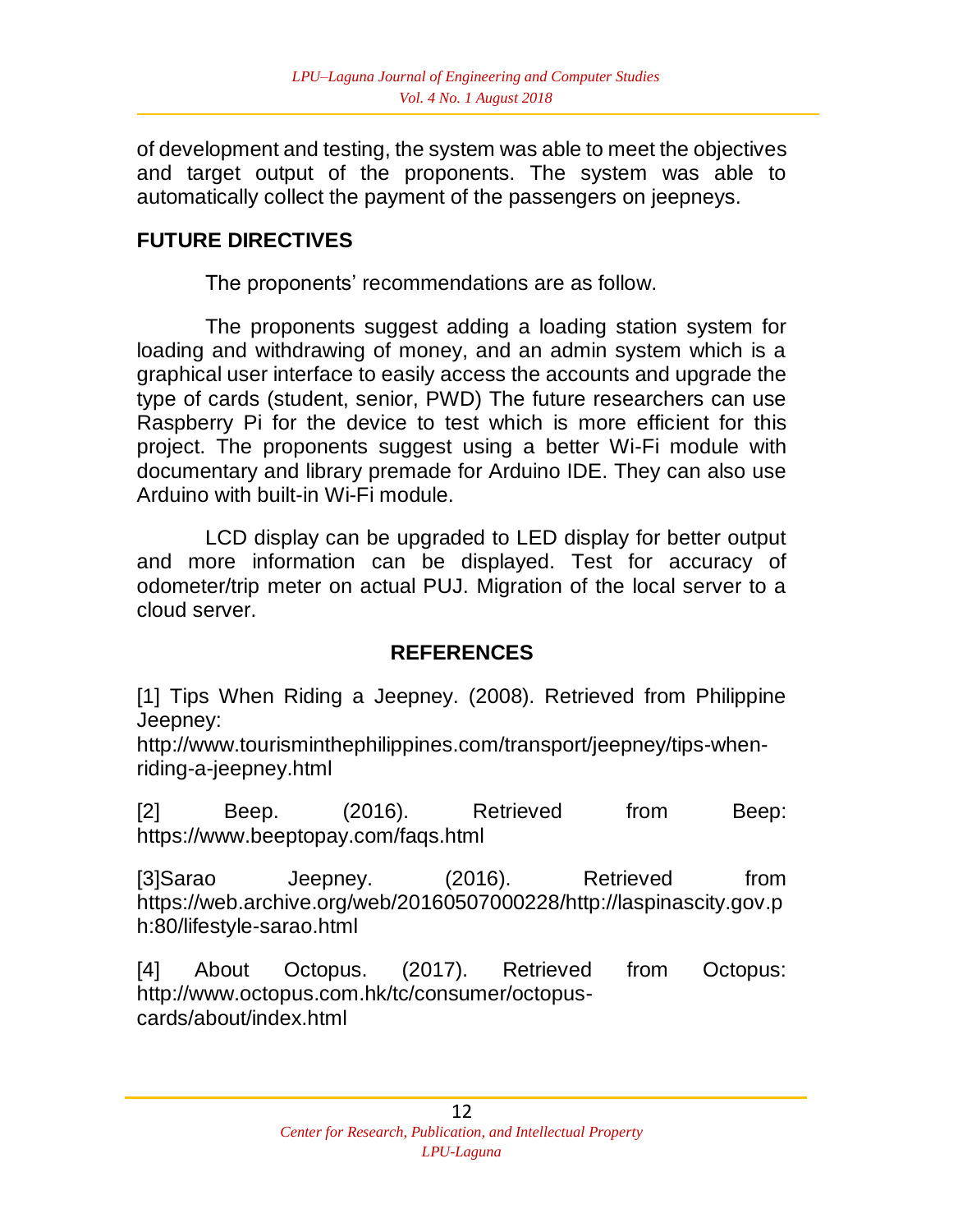[5] Arduino Mega 2560. (2017). Retrieved from Arduino: https://store.arduino.cc/arduino-mega-2560-rev3

[6] Arduino WiFi Shield 101. (2017). Retrieved from Arduino: https://store.arduino.cc/arduino-wifi-101-shield

[7] LCD Display. (2017). Retrieved from Engineers Garage: https://www.engineersgarage.com/electronic-components/16x2-lcdmodule-datasheet%20-%20LCD%20Module

[8] What is SQL? (2017). Retrieved from SQLCourse: http://www.sqlcourse.com/intro.html

[9] Al-Khedher, M. A. (2012, January 12). Hybrid GPS-GSM Localization of Automobile Tracking System. Retrieved from Cornell University Library: https://arxiv.org/abs/1201.2630

[10] Bai, Y.-W. (2012, July 2). Design of Taxi Routing and Fare Estimation Program with Re-prediction Methods for a Smart Phone. Retrieved from IEEE Xplore Digital Library: http://ieeexplore.ieee.org/document/6229165/

[11] Chandra, D. G. (2013, November 11). Mobile Ticketing System for Automatic Fare Collection Model for Public Transport. Retrieved from IEEE Xplore Digital Library: http://ieeexplore.ieee.org/document/6658067/

[12 ]Chowdhury, P. (2016, November 3). RFID and Android based Smart Ticketing and Destination Announcement System. Retrieved from IEEE Xplore Digital Library: http://ieeexplore.ieee.org/document/7732447/

[13] Elchico, A. (2017, June 27). Bagong disenyo ng jeepney, inilabas ng DTI. Retrieved from ABS-CBN News: http://news.abscbn.com/news/06/27/17/bagong-disenyo-ng-jeepney-inilabas-ng-dti

[14] Fleischer. (2012, December 13). Design and Development of GPS/GSM based Vehicle Tracking and Alert System for Commercial Inter-city Buses. Retrieved from IEEE Xplore Digital Library: http://ieeexplore.ieee.org/abstract/document/6381056/